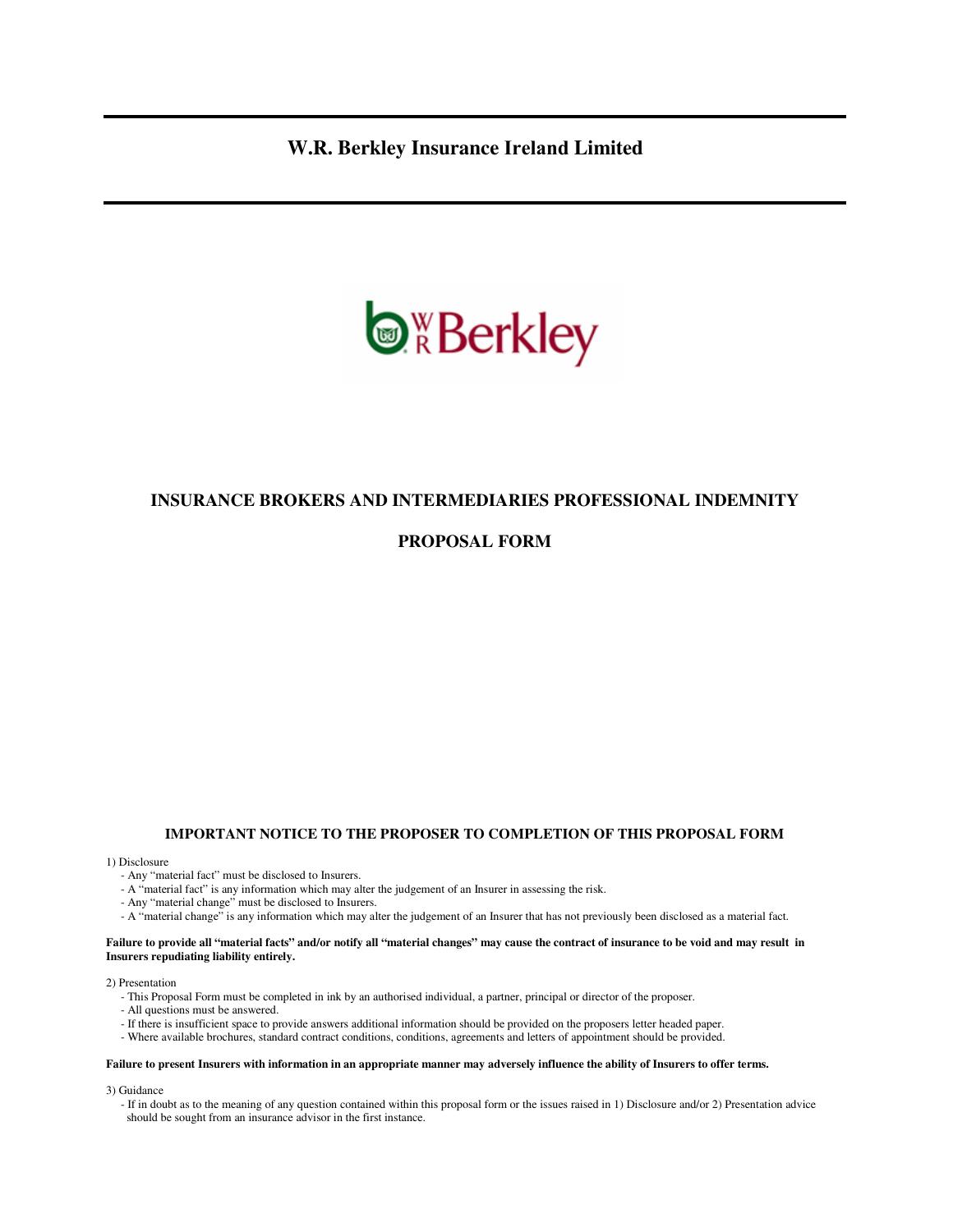## **SECTION 1 – GENERAL DETAILS**

1) Please provide the following details:

| Name of proposer(s) to be covered (including predecessors in business) | Date Established |
|------------------------------------------------------------------------|------------------|
|                                                                        |                  |
|                                                                        |                  |
|                                                                        |                  |
|                                                                        |                  |
|                                                                        |                  |

2) Main address of the proposer and any overseas addresses (specifying the name and position of the individual responsible at each location including web and e mail addresses):

### E mail address Web address

3) Individual, partner, principal, director, consultants under a contract of service details:

| Name | Age | Qualifications | Date (s) Qualified |
|------|-----|----------------|--------------------|
|      |     |                |                    |
|      |     |                |                    |
|      |     |                |                    |
|      |     |                |                    |
|      |     |                |                    |
|      |     |                |                    |

## **Attach CV where the proposer has been established less than 5 years and/or where any individual has no relevant qualifications**.

4.1) Indicate the professional associations of which the proposer is a member.

IBA PIBA Other

If other please provide details

4.2) Indicate the basis on which the proposer is authorised and regulated by I.F.S.R.A (The Irish Financial Services Regulatory Authority).

- I. A Multi-Agency Intermediary which provides the services of a Restricted Activity Investment Product Intermediary as defined in Section: 26 of the Investment Intermediaries Act 1995
- II. A Multi-Agency Intermediary which is authorised to enter into an agreement with Lloyd's brokers or with other nonresident intermediaries to refer proposals for insurance to that intermediary and may also provide the services of Restricted Activity Investment Product Intermediary as outlined above.
- III. An Authorised Adviser

| <b>Oualified</b>                                                                             | 5) Number of employees split between the following:<br>Administrative | <b>Self Employed Consultants</b> | Other (specify) |
|----------------------------------------------------------------------------------------------|-----------------------------------------------------------------------|----------------------------------|-----------------|
|                                                                                              |                                                                       |                                  |                 |
| 6) Is the proposer connected or associated (financially or otherwise) with any other entity? | Yes/No                                                                |                                  |                 |

If yes please provide full details including nature of the work undertaken and income derived.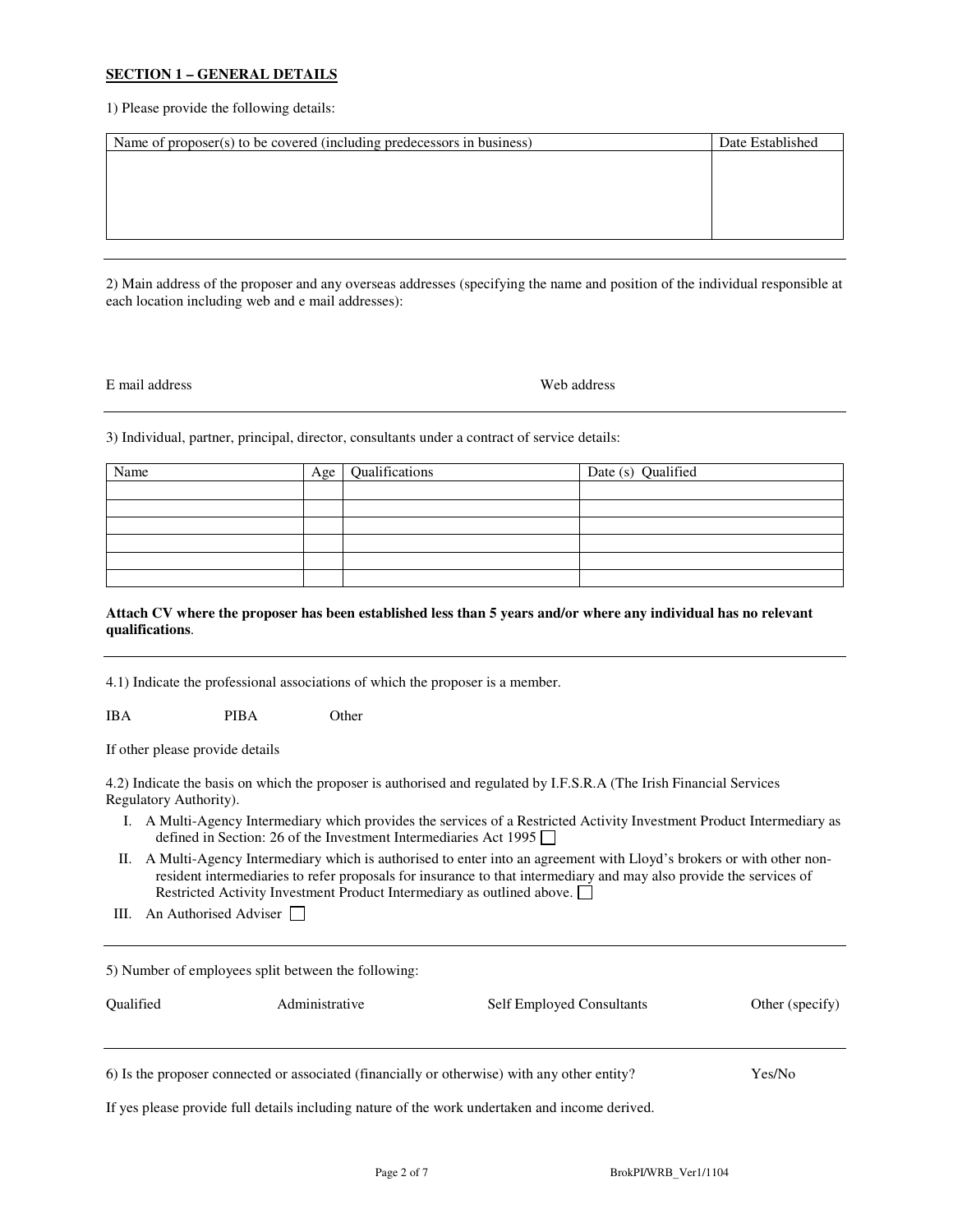7) During the past 10 years has the proposers name been changed, has any other business been purchased Yes/No and/or has any merger or consolidation taken place?

If yes please provide details.

# **SECTION 2 – CLAIMS INFORMATION**

1) After full enquiry has the proposer sustained any loss through the fraud or dishonesty of any person? Yes/No

If yes please provide details.

2) After full enquiry is the proposer aware of any fraud, dishonesty, bankruptcy or administration order Yes/No applicable to any past or present principal, partner, director or employee?

If yes please provide details.

3) After full enquiry has any claim been made against the proposers business or any principal, partner, Yes/No director or employee whilst in this or any other business?

If yes please provide details.

4) After full enquiry is the proposer aware of any circumstance or incident which has or could result in any Yes/No claim being made against the proposers business, or any principal, partner, director or employee of this or any other business?

If yes please provide details.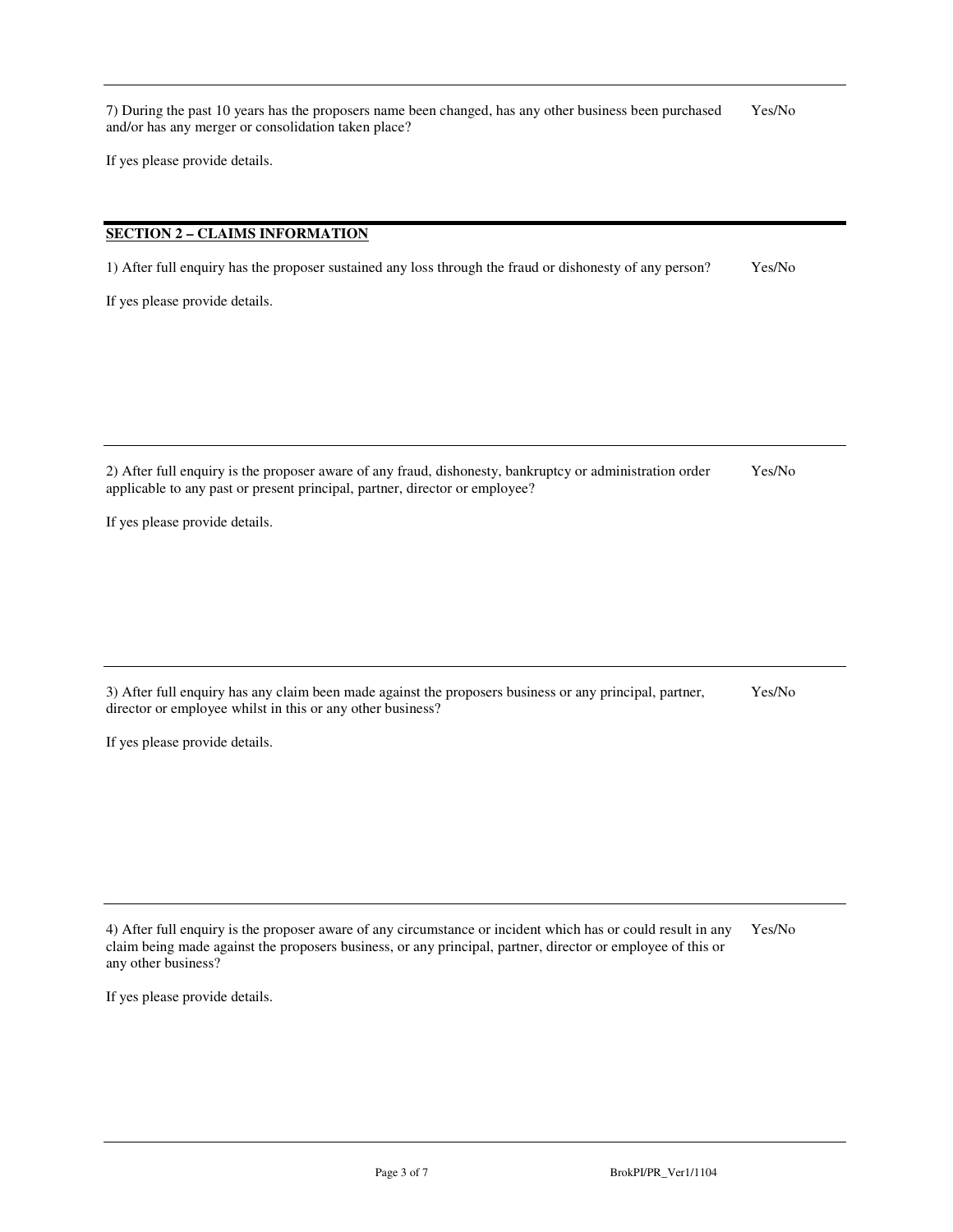If no please provide details.

# **SECTION 3 – THE BUSINESS:WORK UNDERTAKEN**

1) Please provide the proposers fees/income in each of the financial periods derived from clients based in:

|               | Last Financial Year Ended | <b>Current Financial Year Ending</b> | Coming Financial Year Ending |
|---------------|---------------------------|--------------------------------------|------------------------------|
|               |                           |                                      |                              |
| Ireland       |                           |                                      |                              |
| E.U.          |                           |                                      |                              |
| USA/Canada    |                           |                                      |                              |
| Rest of World |                           |                                      |                              |
| Total:        |                           |                                      |                              |

If fees/income are/is declared as derived from clients based in territories other than Ireland/EU, please provide details including territories involved and income derived.

2) What is the date of the proposers financial year end?

3) Please allocate below, as a percentage to a total of 100%, the split in fees/income between activities for the last complete financial year:

\_\_\_\_\_\_\_\_\_\_\_\_\_\_\_\_\_\_\_\_\_\_\_\_\_\_\_\_\_\_\_\_\_\_\_\_\_\_\_\_\_\_\_\_\_\_\_\_\_\_\_\_\_\_\_\_\_\_\_\_\_\_\_\_\_\_\_\_\_\_\_\_\_\_\_\_\_\_\_\_\_\_\_\_\_\_\_\_\_\_\_\_\_\_\_\_\_\_\_\_

|                                                         | Ireland | EU | <b>RoW</b> | Total   |
|---------------------------------------------------------|---------|----|------------|---------|
| Pensions                                                |         |    |            |         |
| Endowments                                              |         |    |            |         |
| Other Life                                              |         |    |            |         |
| Mortgages                                               |         |    |            |         |
| <b>Building Society Agencies</b>                        |         |    |            |         |
| <b>PHI Medical Insurance</b>                            |         |    |            |         |
| Pension Fund Management, Trustees or Administrators     |         |    |            |         |
| Private Client Portfolio Management - discretionary     |         |    |            |         |
| Private Client Portfolio Management - non discretionary |         |    |            |         |
| <b>Investment in Unit Trusts or Insurance Bonds</b>     |         |    |            |         |
| Dealing in Listed, Unlisted Irish or Foreign Securities |         |    |            |         |
| Dealing in Bonds (eg Eurodollar) or Commodities         |         |    |            |         |
| <b>Management Consultancy</b>                           |         |    |            |         |
| <b>Estate Agency</b>                                    |         |    |            |         |
| Personal Lines Insurance (excluding motor)              |         |    |            |         |
| Commercial Insurance (excluding motor)                  |         |    |            |         |
| Motor Insurance (personal)                              |         |    |            |         |
| Motor Insurance (commercial)                            |         |    |            |         |
| <b>Construction Insurance</b>                           |         |    |            |         |
| Professional Indemnity Insurance                        |         |    |            |         |
| <b>Aviation/Marine Insurance</b>                        |         |    |            |         |
| Other (specify)                                         |         |    |            |         |
|                                                         |         |    |            | $100\%$ |

If fees/income have/has ever been derived from Endowment Mortgages the **Endowment Mortgages Supplementary Questionnaire** will be required.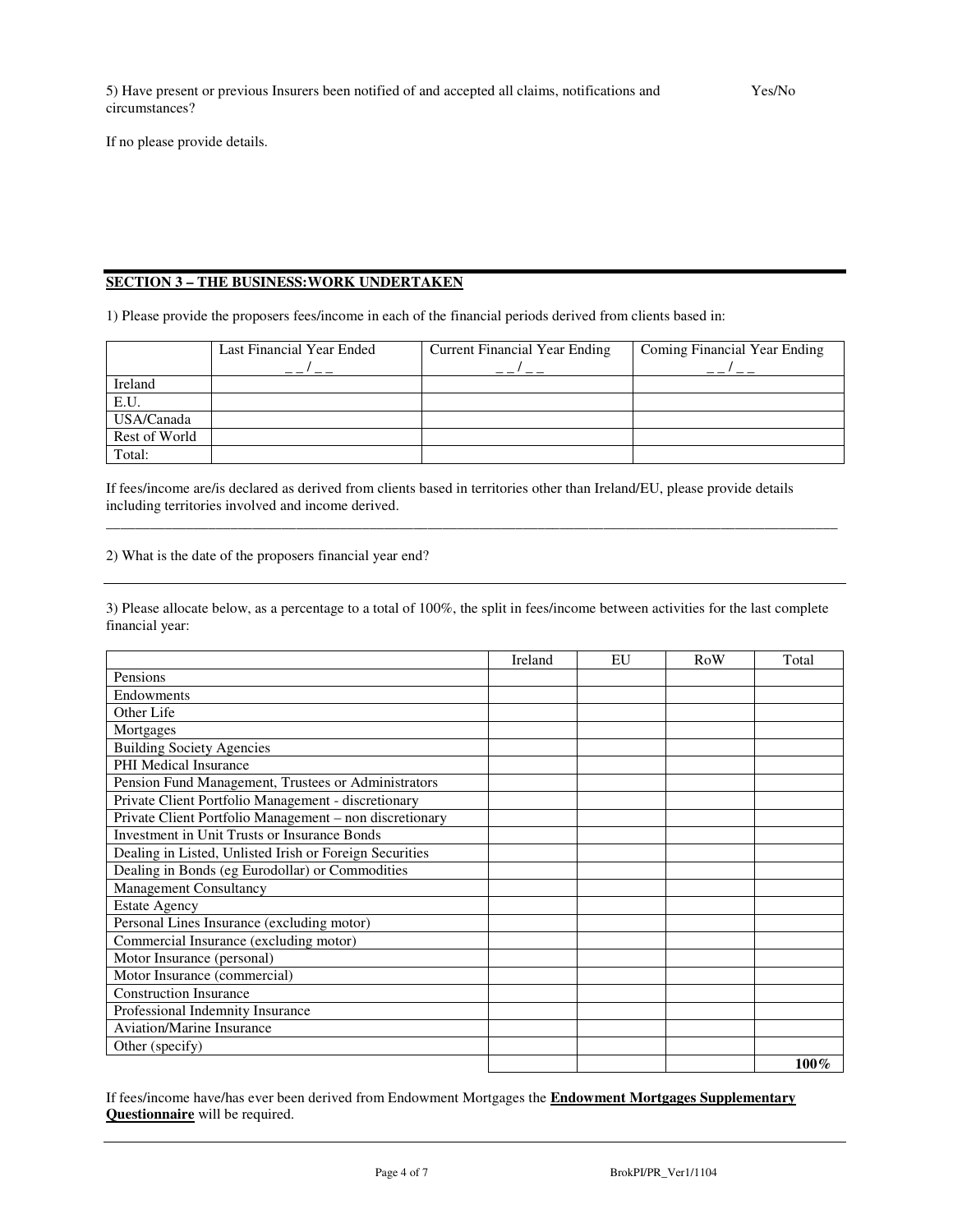If fees/income have/has ever been derived from Binding Authorities the **Binding Authorities Supplementary Questionnaire** will be required.

If fees/income have/has ever been derived from Income Draw Down the**Income Draw Down Supplementary Questionnaire** will be required

4) Does the proposer place more then 50% of the fees/income declared for the last complete financial year Yes/No in (1) above with one Insurer?

If yes please provide details.

5) In respect of material damage and business interruption combined exposure please provide details of the two largest sums insured placed directly by the proposer.

| Client      | Client      |
|-------------|-------------|
| Risk        | Risk        |
| Sum Insured | Sum Insured |

6) In respect of public liability, products liability, or professional indemnity risks please provide details of the two limits of indemnity placed directly by the proposer.

| Client      | Client      |
|-------------|-------------|
| Risk        | Risk        |
| Sum Insured | Sum Insured |

7) Is cover required for any other activity, now ceased, which is different to those declared in (2) above? Yes/No

If yes please provide details.

8) Is the proposer aware of any change in activity/structure that will occur in the coming financial year? Yes/No

If yes please provide details.

### **SECTION 4 – THE BUSINESS:RISK MANAGEMENT**

1) Is the proposer admitted to any Association or accredited to any quality systems such as the ISO series? Yes/No

If yes please provide details.

2) Does the proposer operate a diary system? Yes/No

3) What is the proposers procedure to ensure supervision of junior staff?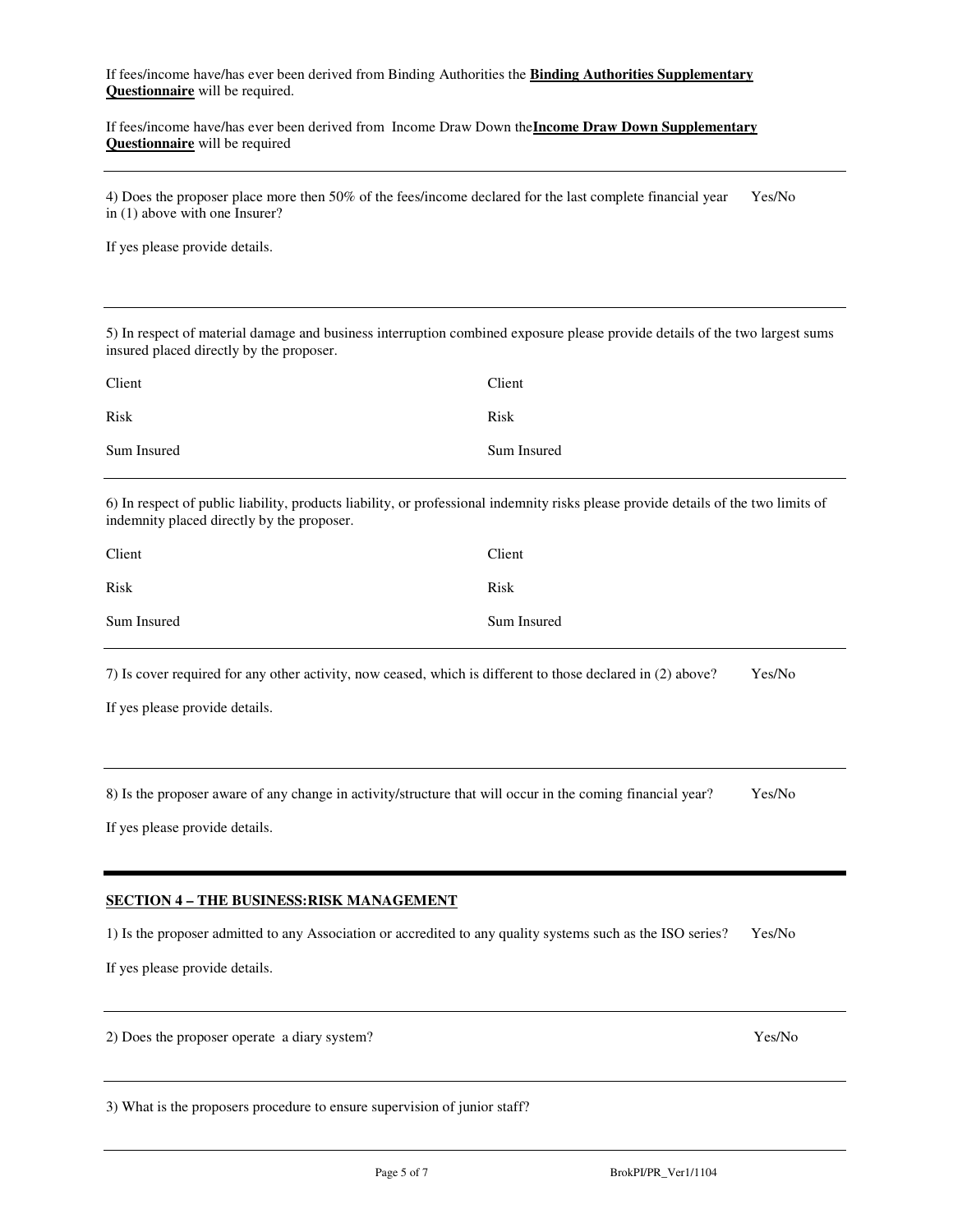| 4) Are records kept by the proposer of telephone calls and attendance at meetings?                                                                                                                                                          | Yes/No |
|---------------------------------------------------------------------------------------------------------------------------------------------------------------------------------------------------------------------------------------------|--------|
| 5) Does the proposer subscribe to any form of continuing professional development?                                                                                                                                                          | Yes/No |
| If yes please provide details of the procedures.                                                                                                                                                                                            |        |
| 6) What are the proposers procedures such as letters of engagement, to ensure that a clients requirements are clearly identified<br>and can be met?                                                                                         |        |
| 7) How often does the proposer undertake a review of working procedures?                                                                                                                                                                    |        |
| 8) What are the proposers procedures in reviewing the work undertaken by staff and partners?                                                                                                                                                |        |
| 9) Does the proposer always obtain satisfactory written references when engaging employees?                                                                                                                                                 | Yes/No |
| If no please provide details                                                                                                                                                                                                                |        |
| 10) If any partner, principal, director or employee is allowd to sign cheques without a counter signature please provide details<br>of the individuals, the cheque limit and the circumstances                                              |        |
| 11) After enquiry does any current director, or partner and/or employee have any Court Judgement,<br>debt issues, past complaints (either from an association and/or client) and/or criminal convictions?<br>If yes please provide details. | Yes/No |
|                                                                                                                                                                                                                                             |        |
| 12) Is the proposer operating solely one business?                                                                                                                                                                                          | Yes/No |
| If no please provide details.                                                                                                                                                                                                               |        |
| <b>SECTION 5 - INSURANCE COVERAGE</b>                                                                                                                                                                                                       |        |
| 1) Does the proposer currently have Professional Indemnity Insurance in force?                                                                                                                                                              | Yes/No |
| If yes please provide the following details.                                                                                                                                                                                                |        |
| 1.1) Insurer                                                                                                                                                                                                                                |        |
| $1.2$ ) Limit                                                                                                                                                                                                                               |        |
| 1.3) Excess                                                                                                                                                                                                                                 |        |
| 1.4) Renewal date                                                                                                                                                                                                                           |        |

1.5) Number of years cover has been continuously in force